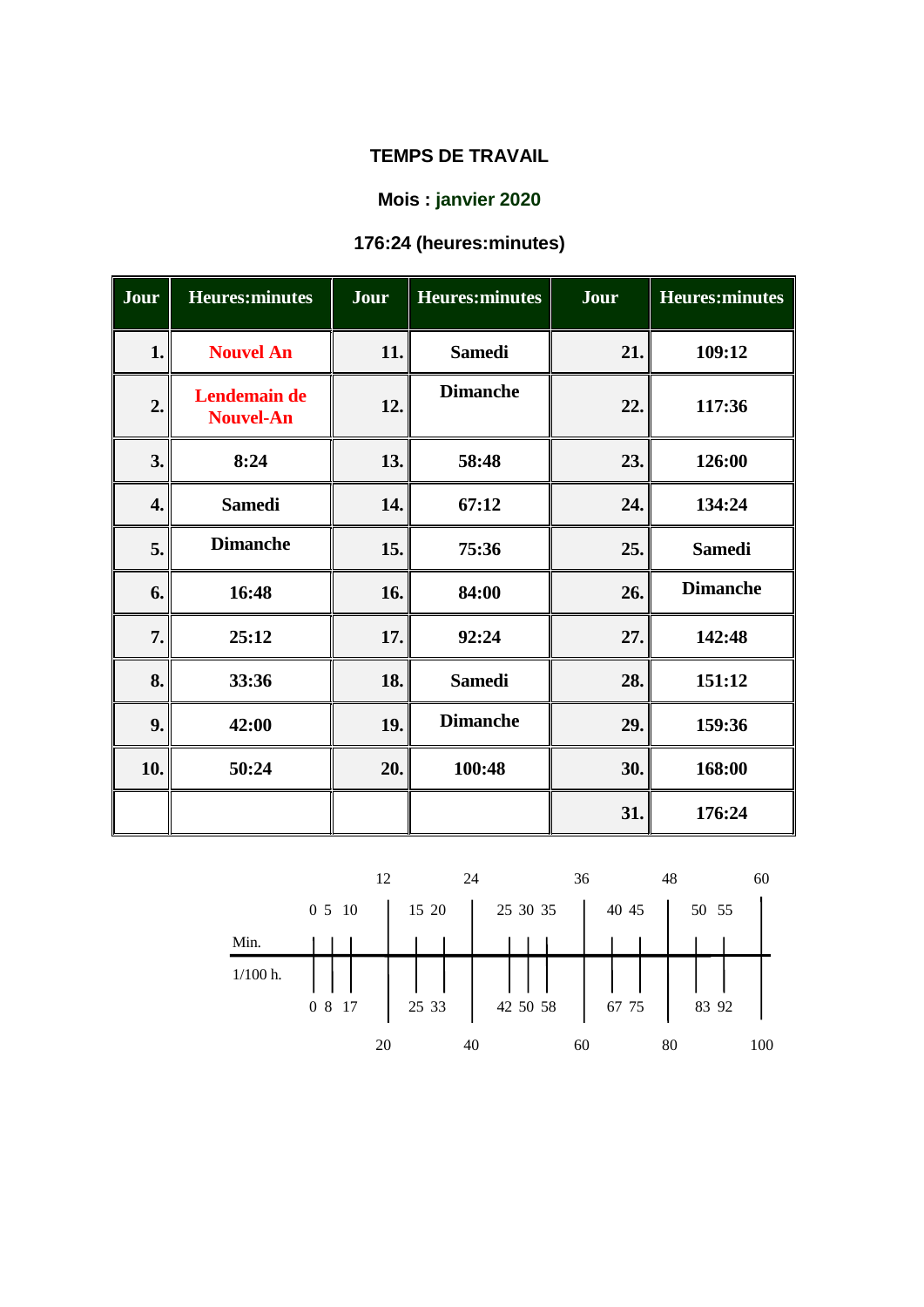**Mois : Février 2020**

#### **168:00 (heures:minutes)**

| Jour | <b>Heures:minutes</b> | Jour | <b>Heures:minutes</b> | <b>Jour</b> | <b>Heures:minutes</b> |
|------|-----------------------|------|-----------------------|-------------|-----------------------|
| 1.   | <b>Samedi</b>         | 11.  | 58:48                 | 21.         | 126:00                |
| 2.   | <b>Dimanche</b>       | 12.  | 67:12                 | 22.         | <b>Samedi</b>         |
| 3.   | 8:24                  | 13.  | 75:36                 | 23.         | <b>Dimanche</b>       |
| 4.   | 16:48                 | 14.  | 84:00                 | 24.         | 134:24                |
| 5.   | 25:12                 | 15.  | <b>Samedi</b>         | 25.         | 142:48                |
| 6.   | 33:36                 | 16.  | <b>Dimanche</b>       | 26.         | 151:12                |
| 7.   | 42:00                 | 17.  | 92:24                 | 27.         | 159:36                |
| 8.   | <b>Samedi</b>         | 18.  | 100:48                | 28.         | 168:00                |
| 9.   | <b>Dimanche</b>       | 19.  | 109:12                | 29.         | <b>Samedi</b>         |
| 10.  | 50:24                 | 20.  | 117:36                |             |                       |

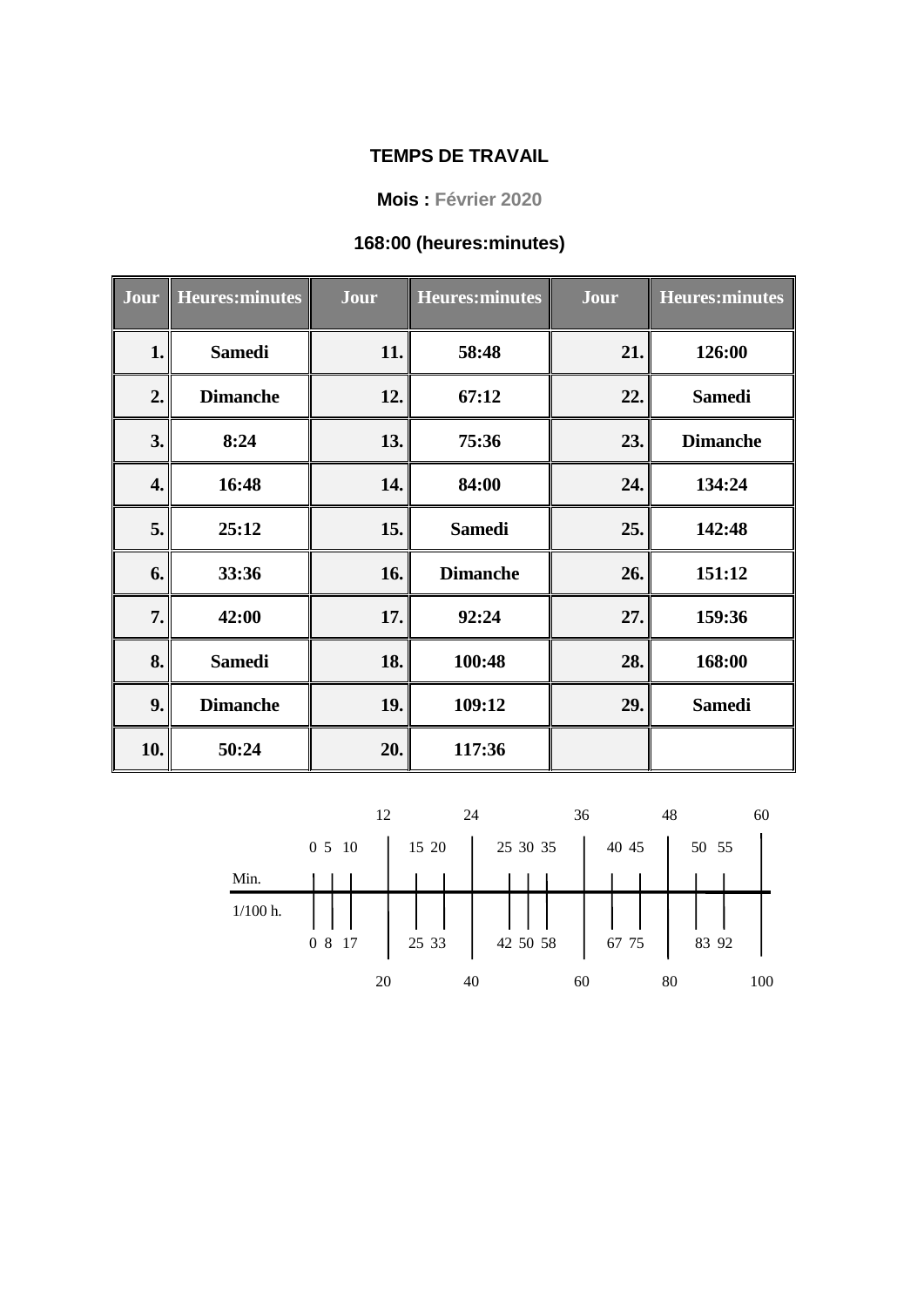#### **Mois : mars 2020**

# **184:48 (heures:minutes)**

| Jour | <b>Heures:minutes</b> | Jour | <b>Heures:minutes</b> | Jour | <b>Heures:minutes</b> |
|------|-----------------------|------|-----------------------|------|-----------------------|
| 1.   | <b>Dimanche</b>       | 11.  | 67:12                 | 21.  | <b>Samedi</b>         |
| 2.   | 8:24                  | 12.  | 75:36                 | 22.  | <b>Dimanche</b>       |
| 3.   | 16:48                 | 13.  | 84:00                 | 23.  | 134:24                |
| 4.   | 25:12                 | 14.  | <b>Samedi</b>         | 24.  | 142:48                |
| 5.   | 33:36                 | 15.  | <b>Dimanche</b>       | 25.  | 151:12                |
| 6.   | 42:00                 | 16.  | 92:24                 | 26.  | 159:36                |
| 7.   | <b>Samedi</b>         | 17.  | 100:48                | 27.  | 168:00                |
| 8.   | <b>Dimanche</b>       | 18.  | 109:12                | 28.  | <b>Samedi</b>         |
| 9.   | 50:24                 | 19.  | 117:36                | 29.  | <b>Dimanche</b>       |
| 10.  | 58:48                 | 20.  | 126:00                | 30.  | 176:24                |
|      |                       |      |                       | 31.  | 184:48                |

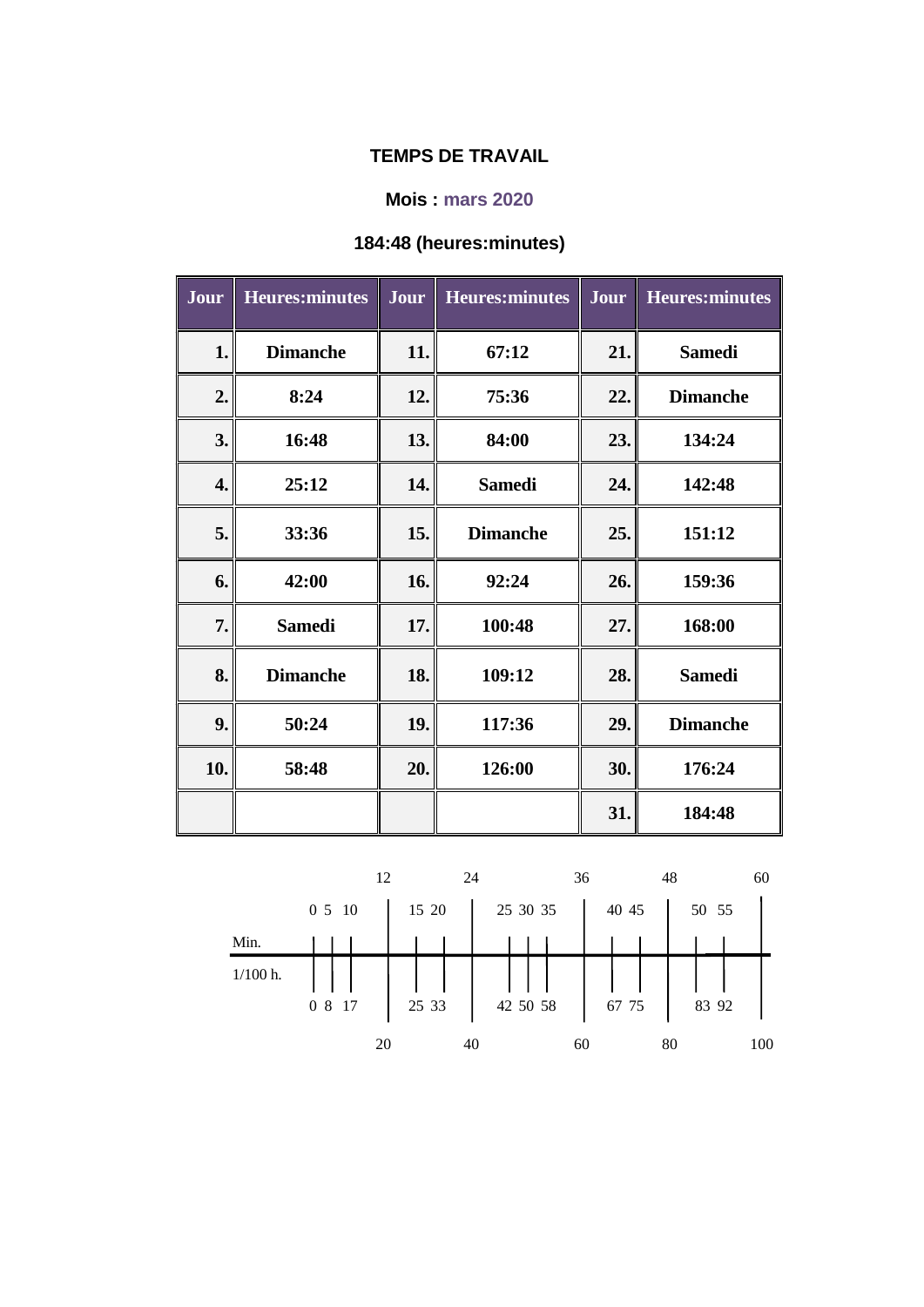# **Mois : avril 2020**

# **165:54 (heures:minutes)**

| Jour | <b>Heures:minutes</b> | <b>Jour</b> | <b>Heures:minutes</b>  | <b>Jour</b> | <b>Heures:minutes</b> |
|------|-----------------------|-------------|------------------------|-------------|-----------------------|
| 1.   | 8:24                  | 11.         | <b>Samedi</b>          | 21.         | 107:06                |
| 2.   | 16:48                 | 12.         | <b>Dimanche</b>        | 22.         | 115:30                |
| 3.   | 25:12                 | 13.         | <b>Lundi de Pâques</b> | 23.         | 123:54                |
| 4.   | <b>Samedi</b>         | 14.         | 65:06                  | 24.         | 132:18                |
| 5.   | <b>Dimanche</b>       | 15.         | 73:30                  | 25.         | <b>Samedi</b>         |
| 6.   | 33:36                 | 16.         | 81:54                  | 26.         | <b>Dimanche</b>       |
| 7.   | 42:00                 | 17.         | 90:18                  | 27.         | 140:42                |
| 8.   | 50:24                 | 18.         | <b>Samedi</b>          | 28.         | 149:06                |
| 9.   | 56:42                 | 19.         | <b>Dimanche</b>        | 29.         | 157:30                |
| 10.  | <b>Vendredi-Saint</b> | 20.         | 98:42                  | 30.         | 165:54                |

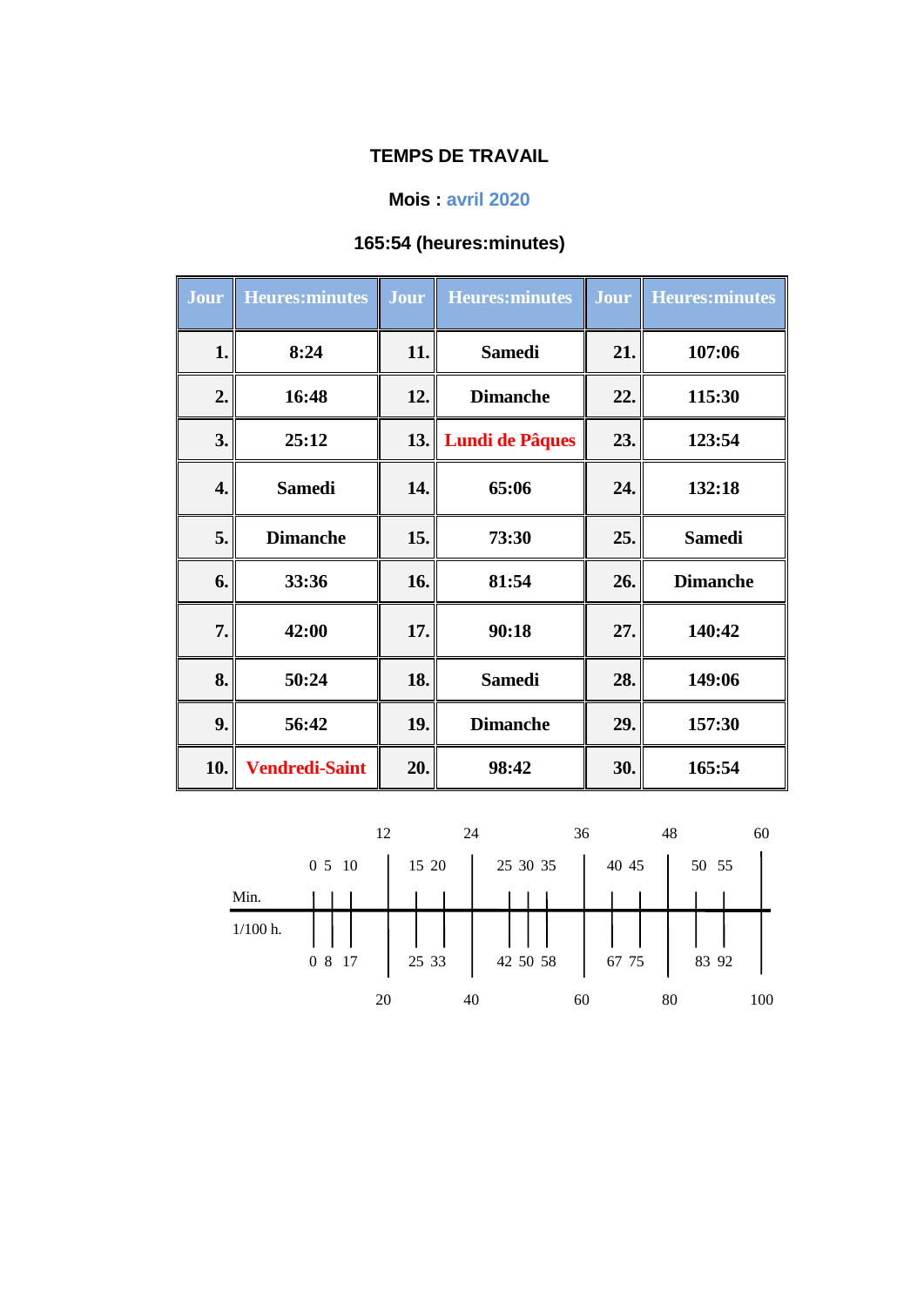#### **Mois : mai 2020**

# **161:42 (heures:minutes)**

| <b>Jour</b> | <b>Heures:minutes</b> | <b>Jour</b> | <b>Heures:minutes</b> | Jour<br>H | <b>Heures:minutes</b> |
|-------------|-----------------------|-------------|-----------------------|-----------|-----------------------|
| 1.          | 4:12                  | 11.         | 54:36                 | 21.       | <b>Ascension</b>      |
| 2.          | <b>Samedi</b>         | 12.         | 63:00                 | 22.       | 119:42                |
| 3.          | <b>Dimanche</b>       | 13.         | 71:24                 | 23.       | <b>Samedi</b>         |
| 4.          | 12:36                 | 14.         | 79:48                 | 24.       | <b>Dimanche</b>       |
| 5.          | 21:00                 | 15.         | 88:12                 | 25.       | 128:06                |
| 6.          | 29:24                 | 16.         | <b>Samedi</b>         | 26.       | 136:30                |
| 7.          | 37:48                 | 17.         | <b>Dimanche</b>       | 27.       | 144:54                |
| 8.          | 46:12                 | 18.         | 96:36                 | 28.       | 153:18                |
| 9.          | <b>Samedi</b>         | 19.         | 105:00                | 29.       | 161:42                |
| 10.         | <b>Dimanche</b>       | 20.         | 111:18                | 30.       | <b>Samedi</b>         |
|             |                       |             |                       | 31.       | <b>Dimanche</b>       |

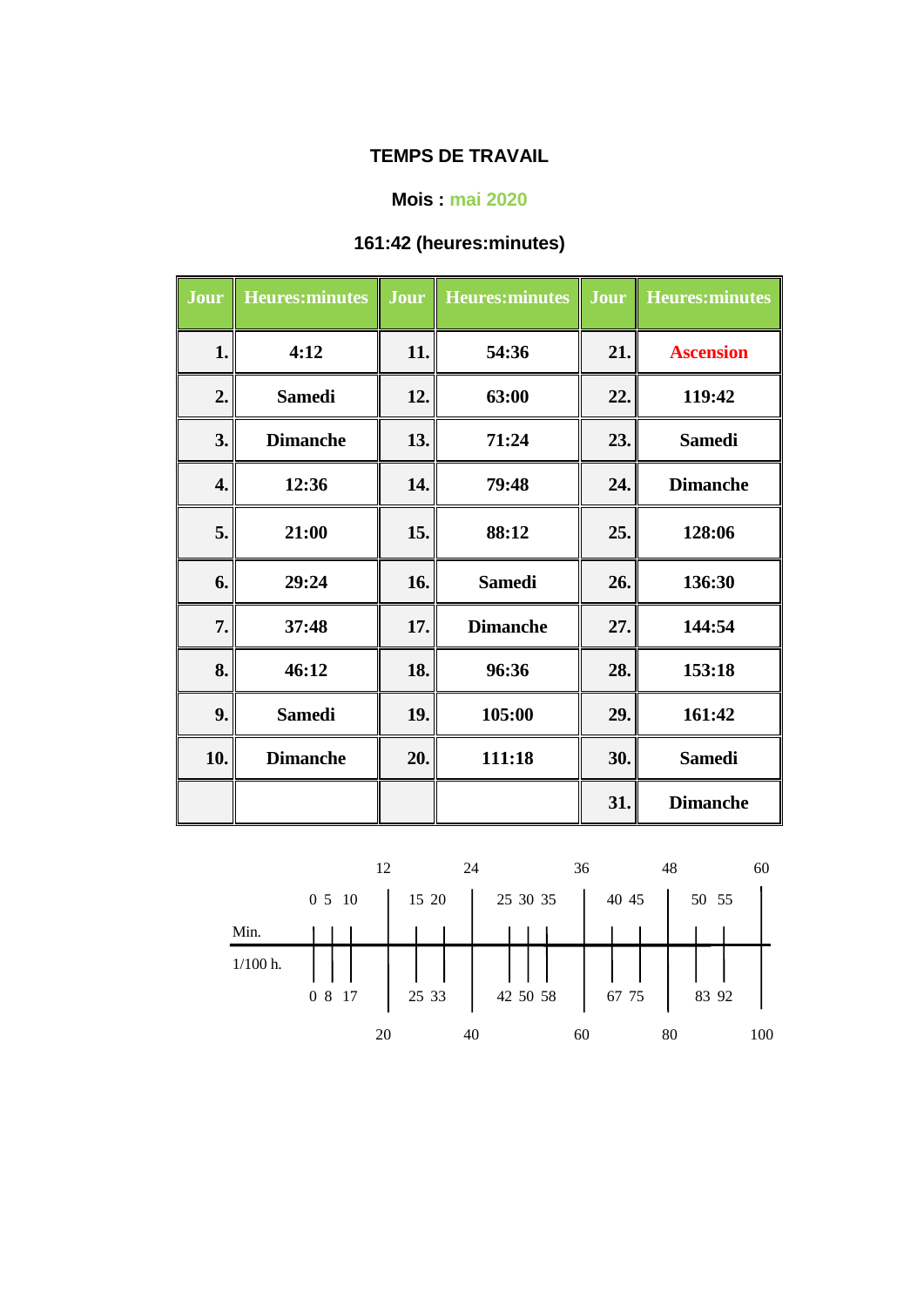# **Mois : juin 2020**

# **165:54 (heures:minutes)**

| Jour | <b>Heures: minutes</b>    | Jour | <b>Heures:minutes</b> | Jour | <b>Heures:minutes</b> |
|------|---------------------------|------|-----------------------|------|-----------------------|
| 1.   | <b>Lundi de Pentecôte</b> | 11.  | <b>Fête-Dieu</b>      | 21.  | <b>Dimanche</b>       |
| 2.   | 8:24                      | 12.  | 65:06                 | 22.  | 115:30                |
| 3.   | 16:48                     | 13.  | <b>Samedi</b>         | 23.  | 123:54                |
| 4.   | 25:12                     | 14.  | <b>Dimanche</b>       | 24.  | 132:18                |
| 5.   | 33:36                     | 15.  | 73:30                 | 25.  | 140:42                |
| 6.   | <b>Samedi</b>             | 16.  | 81.54                 | 26.  | 149:06                |
| 7.   | <b>Dimanche</b>           | 17.  | 90:18                 | 27.  | <b>Samedi</b>         |
| 8.   | 42:00                     | 18.  | 98:42                 | 28.  | <b>Dimanche</b>       |
| 9.   | 50:24                     | 19.  | 107:06                | 29.  | 157:30                |
| 10.  | 56:42                     | 20.  | <b>Samedi</b>         | 30.  | 165:54                |

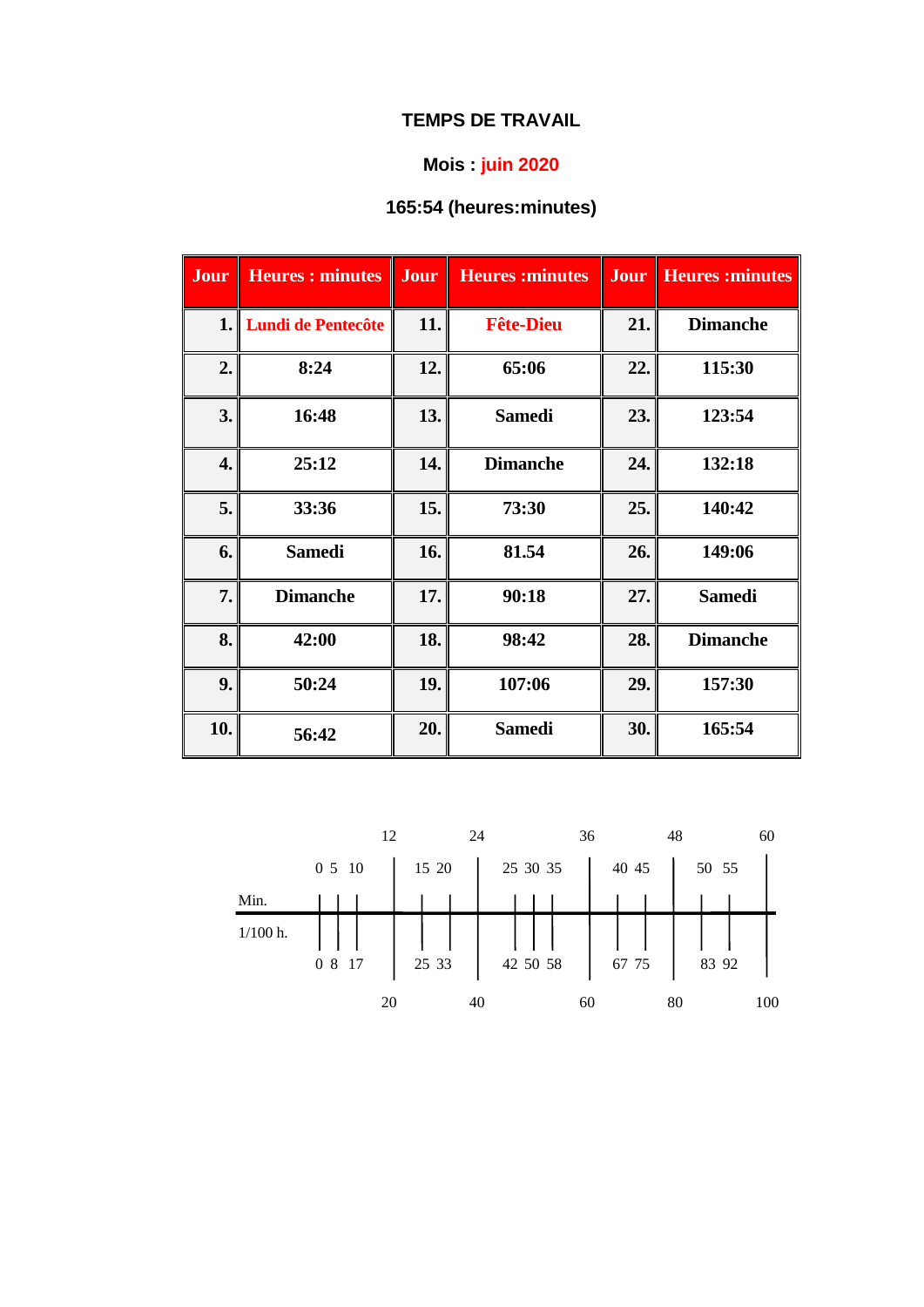#### **Mois : juillet 2020**

# **191:06 (heures:minutes)**

| Jour | <b>Heures: minutes</b> |     | <b>Jour Heures: minutes Jour</b> |     | Heures: minutes |
|------|------------------------|-----|----------------------------------|-----|-----------------|
| 1.   | 8:24                   | 11. | <b>Samedi</b>                    | 21. | 126.00          |
| 2.   | 16:48                  | 12. | <b>Dimanche</b>                  | 22. | 134:24          |
| 3.   | 25:12                  | 13. | 75:36                            | 23. | 142:48          |
| 4.   | <b>Samedi</b>          | 14. | 84:00                            | 24. | 151:12          |
| 5.   | <b>Dimanche</b>        | 15. | 92:24                            | 25. | <b>Samedi</b>   |
| 6.   | 33:36                  | 16. | 100:48                           | 26. | <b>Dimanche</b> |
| 7.   | 42:00                  | 17. | 109:12                           | 27. | 159:36          |
| 8.   | 50:24                  | 18. | <b>Samedi</b>                    | 28. | 168:00          |
| 9.   | 58:48                  | 19. | <b>Dimanche</b>                  | 29. | 176:24          |
| 10.  | 67:12                  | 20. | 117.36                           | 30. | 184:48          |
|      |                        |     |                                  | 31. | 191:06          |

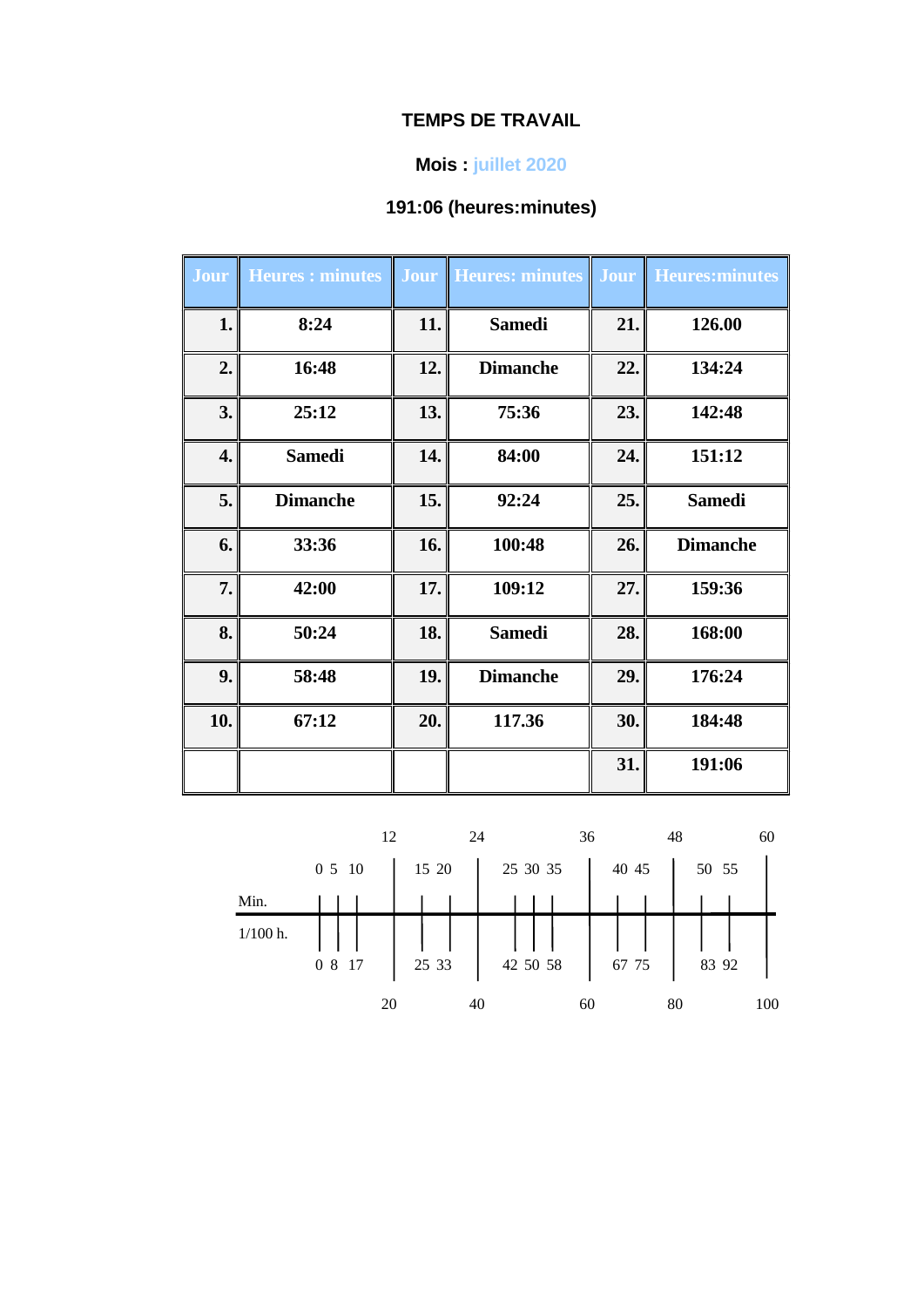### **Mois : août 2020**

# **174 :18 (heures:minutes)**

| Jour | <b>Heures</b> : minutes | <b>Jour</b> | <b>Heures</b> : minutes | Jour | <b>Heures</b> : minutes |
|------|-------------------------|-------------|-------------------------|------|-------------------------|
| 1.   | <b>Fête nationale</b>   | 11.         | 58:48                   | 21.  | 123:54                  |
| 2.   | <b>Dimanche</b>         | 12.         | 67:12                   | 22.  | <b>Samedi</b>           |
| 3.   | 8:24                    | 13.         | 75:36                   | 23.  | <b>Dimanche</b>         |
| 4.   | 16:48                   | 14.         | 81:54                   | 24.  | 132:18                  |
| 5.   | 25:12                   | 15.         | <b>Samedi</b>           | 25.  | 140:42                  |
| 6.   | 33:36                   | 16.         | <b>Dimanche</b>         | 26.  | 149:06                  |
| 7.   | 42:00                   | 17.         | 90:18                   | 27.  | 157:30                  |
| 8.   | <b>Samedi</b>           | 18.         | 98:42                   | 28.  | 165:54                  |
| 9.   | <b>Dimanche</b>         | 19.         | 107:06                  | 29.  | <b>Samedi</b>           |
| 10.  | 50:24                   | 20.         | 115:30                  | 30.  | <b>Dimanche</b>         |
|      |                         |             |                         | 31.  | 174:18                  |

|            |        | 12    | 24       | 36    | 48<br>60  |
|------------|--------|-------|----------|-------|-----------|
|            | 0 5 10 | 15 20 | 25 30 35 | 40 45 | 50 55     |
| Min.       |        |       |          |       |           |
| $1/100$ h. | 0 8 17 | 25 33 | 42 50 58 | 67 75 | 83 92     |
|            | 20     |       | 40       | 60    | 100<br>80 |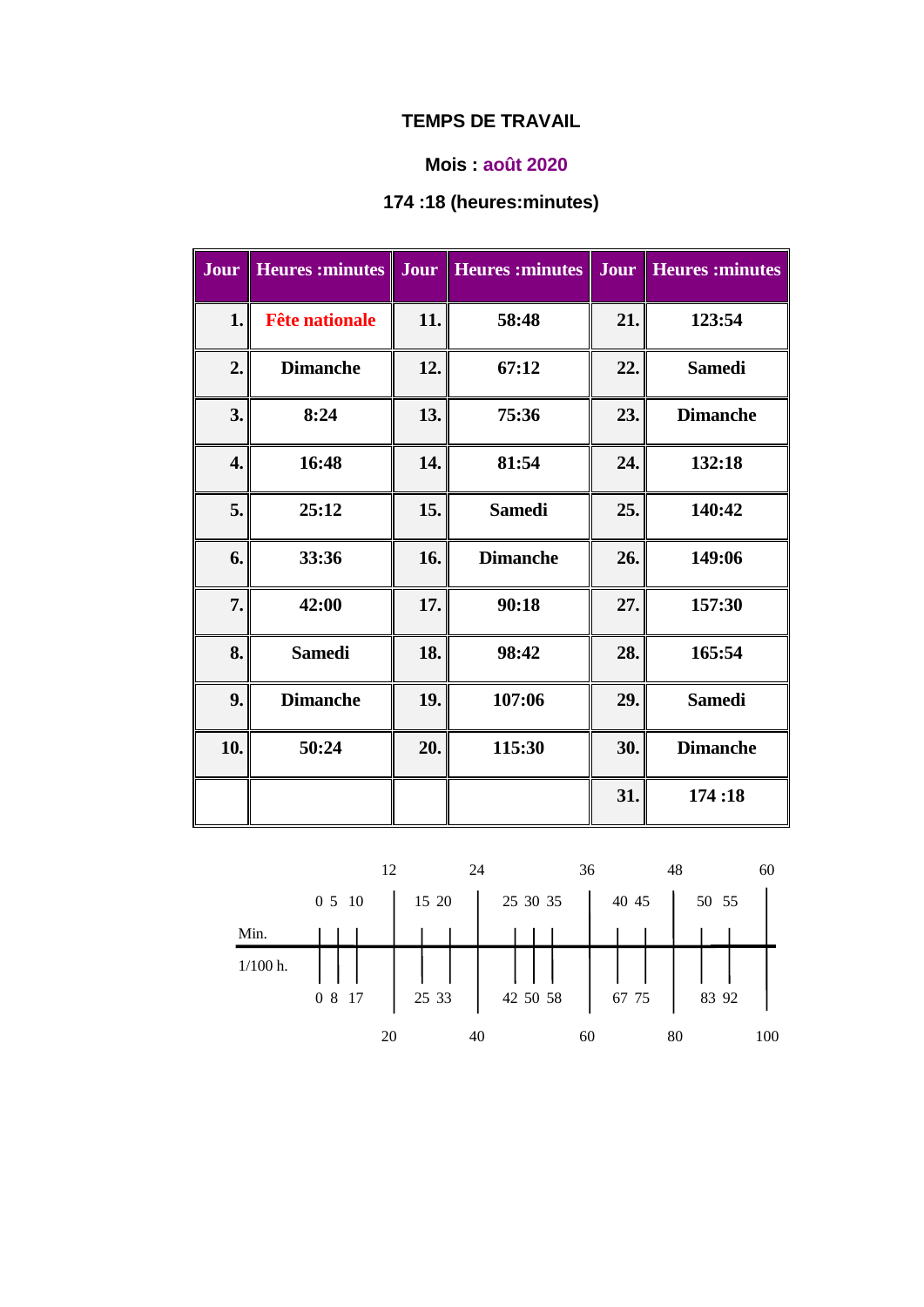#### **Mois : Septembre 2020**

# **184:48 (heures:minutes)**

| Jour | <b>Heures</b> : minutes |     | Jour   Heures : minutes   Jour   Heures : minutes |     |                 |
|------|-------------------------|-----|---------------------------------------------------|-----|-----------------|
| 1.   | 8:24                    | 11. | 75:36                                             | 21. | 126:00          |
| 2.   | 16:48                   | 12. | <b>Samedi</b>                                     | 22. | 134:24          |
| 3.   | 25:12                   | 13. | <b>Dimanche</b>                                   | 23. | 142:48          |
| 4.   | 33:36                   | 14. | 84:00                                             | 24. | 151:12          |
| 5.   | <b>Samedi</b>           | 15. | 92:24                                             | 25. | 159:36          |
| 6.   | <b>Dimanche</b>         | 16. | 100:48                                            | 26. | <b>Samedi</b>   |
| 7.   | 42:00                   | 17. | 109:12                                            | 27. | <b>Dimanche</b> |
| 8.   | 50:24                   | 18. | 117:36                                            | 28. | 168:00          |
| 9.   | 58:48                   | 19. | <b>Samedi</b>                                     | 29. | 176:24          |
| 10.  | 67:12                   | 20. | <b>Dimanche</b>                                   | 30. | 184:48          |

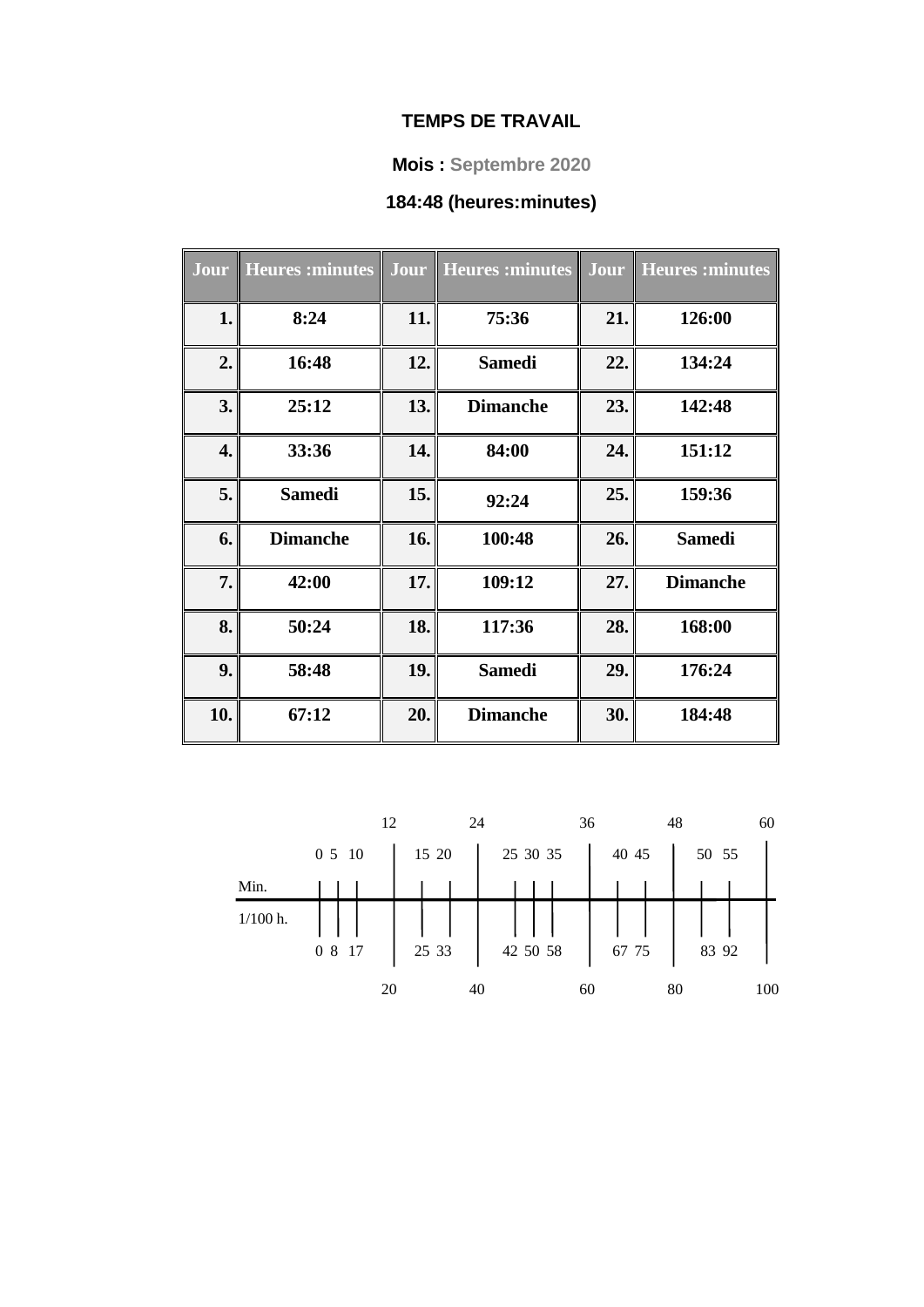#### **Mois : octobre 2020**

## **184:48 (heures:minutes)**

| <b>Jour</b> | <b>Heures:minutes</b> | Jour | <b>Heures:minutes</b> | Jour | <b>Heures:minutes</b> |
|-------------|-----------------------|------|-----------------------|------|-----------------------|
| 1.          | 8:24                  | 11.  | <b>Dimanche</b>       | 21.  | 126:00                |
| 2.          | 16:48                 | 12.  | 67:12                 | 22.  | 134:24                |
| 3.          | <b>Samedi</b>         | 13.  | 75:36                 | 23.  | 142:48                |
| 4.          | <b>Dimanche</b>       | 14.  | 84:00                 | 24.  | <b>Samedi</b>         |
| 5.          | 25:12                 | 15.  | 92:24                 | 25.  | <b>Dimanche</b>       |
| 6.          | 33:36                 | 16.  | 100:48                | 26.  | 151:12                |
| 7.          | 42:00                 | 17.  | <b>Samedi</b>         | 27.  | 159:36                |
| 8.          | 50:24                 | 18.  | <b>Dimanche</b>       | 28.  | 168:00                |
| 9.          | 58:48                 | 19.  | 109:12                | 29.  | 176:24                |
| 10.         | <b>Samedi</b>         | 20.  | 117:36                | 30.  | 184:48                |
|             |                       |      |                       | 31.  | <b>Samedi</b>         |

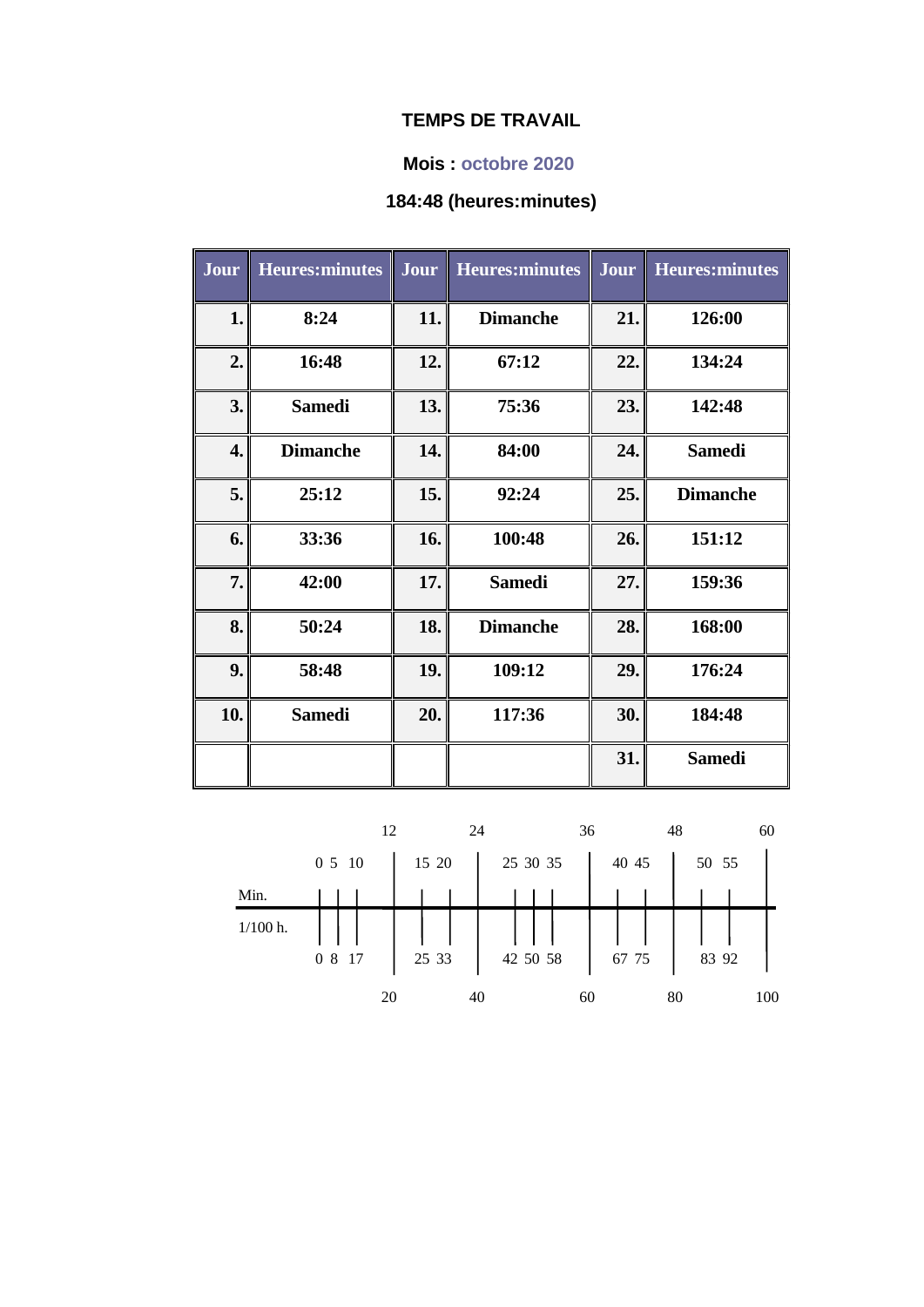#### **Mois : novembre 2020**

# **176:24 (heures:minutes)**

| Jour | <b>Heures:minutes</b> |     | Jour Heures: minutes | Ш   | <b>Jour Heures: minutes</b> |
|------|-----------------------|-----|----------------------|-----|-----------------------------|
| 1.   | <b>Dimanche</b>       | 11. | 67:12                | 21. | <b>Samedi</b>               |
| 2.   | 8:24                  | 12. | 75:36                | 22. | <b>Dimanche</b>             |
| 3.   | 16:48                 | 13. | 84:00                | 23. | 134:24                      |
| 4.   | 25:12                 | 14. | <b>Samedi</b>        | 24. | 142:48                      |
| 5.   | 33:36                 | 15. | <b>Dimanche</b>      | 25. | 151:12                      |
| 6.   | 42:00                 | 16. | 92:24                | 26. | 159:36                      |
| 7.   | <b>Samedi</b>         | 17. | 100:48               | 27. | 168:00                      |
| 8.   | <b>Dimanche</b>       | 18. | 109:12               | 28. | <b>Samedi</b>               |
| 9.   | 50:24                 | 19. | 117:36               | 29. | <b>Dimanche</b>             |
| 10.  | 58:48                 | 20. | 126:00               | 30. | 176:24                      |